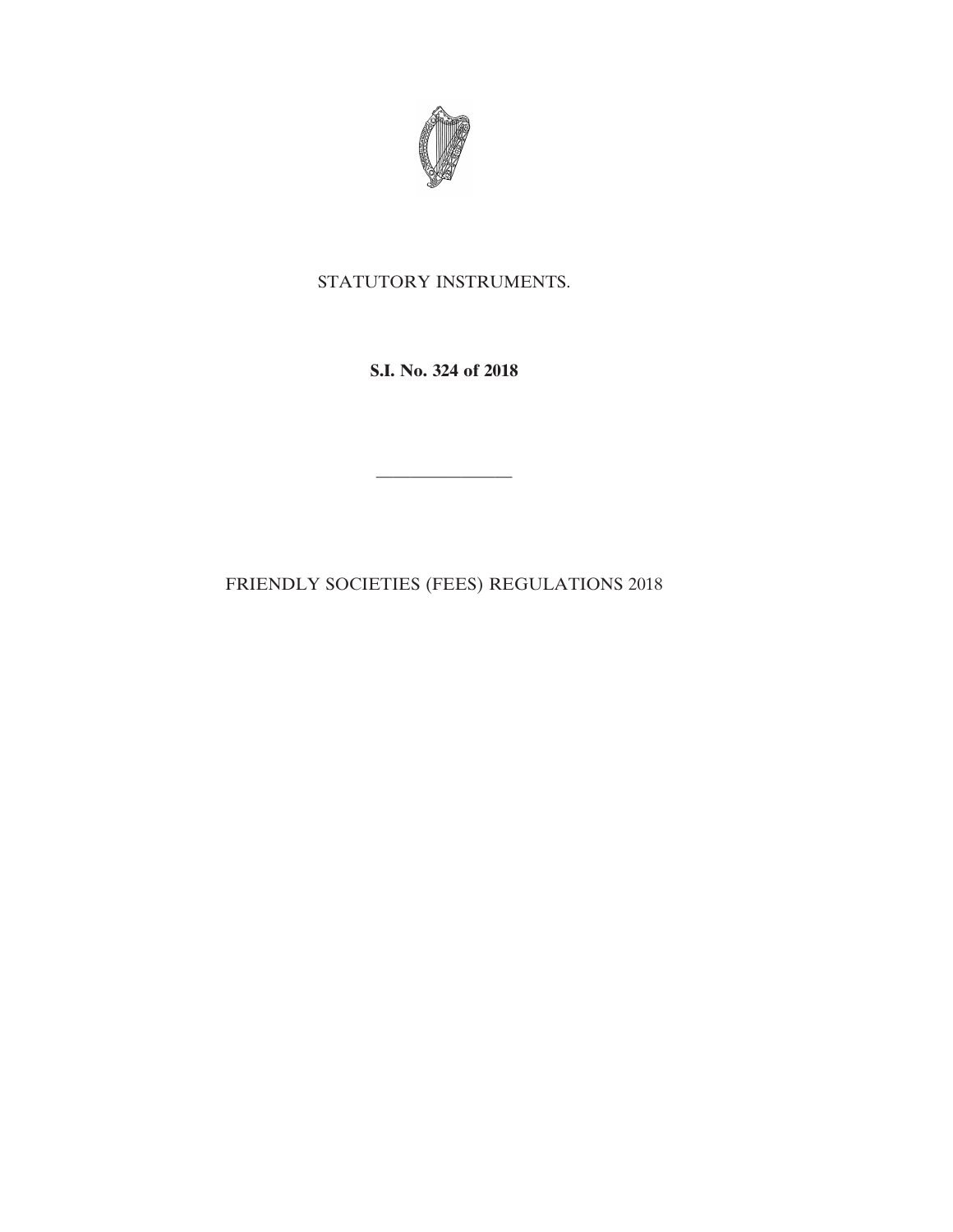### S.I. No. 324 of 2018

#### FRIENDLY SOCIETIES (FEES) REGULATIONS 2018

I, HEATHER HUMPHREYS, Minister for Business, Enterprise and Innovation, in exercise of the powers conferred on me by section 96 of the Friendly Societies Act 1896, as adapted by section 2 (and as adapted by the Jobs, Enterprise and Innovation (Alteration of Name of Department and Title of Minister) Order 2017 (S.I. No. 364 of 2017)) of the Registry of Friendly Societies Act, 1936 (No. 51 of 1936), and with the consent, required by section 3 (as adapted by the Finance (Transfer of Departmental Administration and Ministerial Functions) Order 2011 (S.I. No. 418 of 2011)) of the Registry of Friendly Societies Act 1936, of the Minister for Public Expenditure and Reform, hereby make the following Regulations:

1. These Regulations may be cited as the Friendly Societies (Fees) Regulations 2018.

2. In these Regulations:

"electronic form" means in relation to the doing of any act specified in the second column of Part 1 of the Schedule to these Regulations the doing of that act by means of the electronic filing system in use by the Registrar of Friendly Societies;

"paper form" means, in relation to a matter specified in the second column of Part 1 of the Schedule to these Regulations:

- (*a*) the filing of a document or an application in paper form, or
- (*b*) the inspection of a document or an application submitted in paper form, or
- (*c*) the submission of a document in paper form.

3. (1) The fees to be paid to the Registrar of Friendly Societies are those set out in the third and fourth columns of Part 1 of the Schedule to these Regulations opposite the mention of the matter specified in the second column of the Schedule.

(2) No fee shall be payable for the services specified in Part 2 of the Schedule to these Regulations.

4. The Friendly Societies (Fees) Regulations 1995 (S.I. No. 6 of 1995) are hereby revoked.

*Notice of the making of this Statutory Instrument was published in "Iris Oifigiúil" of* 14*th August*, 2018.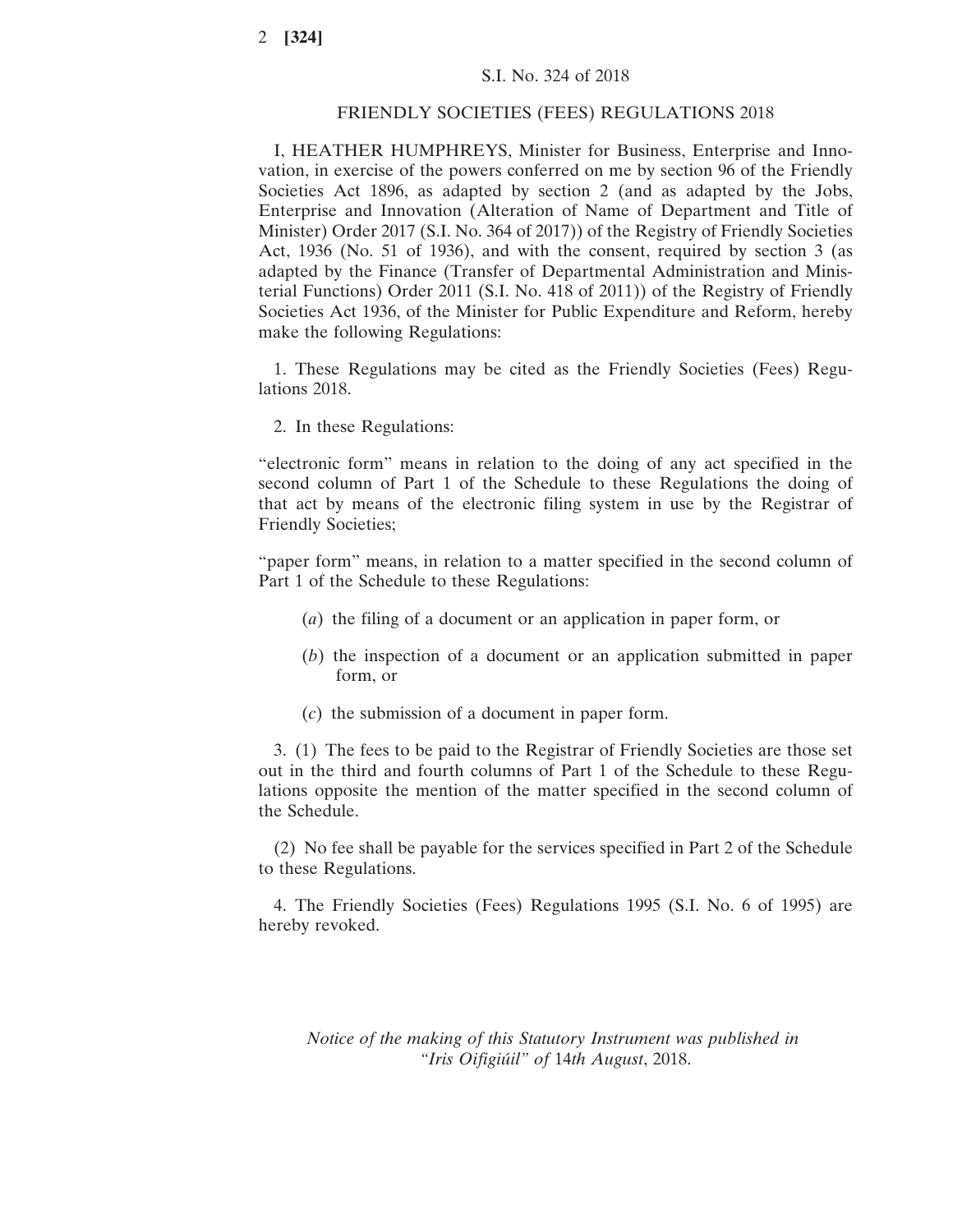## SCHEDULE

### Part 1

## Table of Fees.

| <b>Reference</b><br><b>Number</b>                                                                                                                                                                                                                                                                      | Matter in respect of which Fee is payable                                                                                                                                                                                                                                                                                                | Fee:<br>Paper<br>form | Fee:<br><b>Electronic</b><br>form |  |  |
|--------------------------------------------------------------------------------------------------------------------------------------------------------------------------------------------------------------------------------------------------------------------------------------------------------|------------------------------------------------------------------------------------------------------------------------------------------------------------------------------------------------------------------------------------------------------------------------------------------------------------------------------------------|-----------------------|-----------------------------------|--|--|
| 1                                                                                                                                                                                                                                                                                                      | Acknowledgement of registry of an amendment of<br>rules of a Specially Authorised Society:                                                                                                                                                                                                                                               |                       |                                   |  |  |
|                                                                                                                                                                                                                                                                                                        | (a) Complete amendment                                                                                                                                                                                                                                                                                                                   | €30.00                | €15.00                            |  |  |
|                                                                                                                                                                                                                                                                                                        | (b) Partial amendment                                                                                                                                                                                                                                                                                                                    | €30.00                | €15.00                            |  |  |
| 2                                                                                                                                                                                                                                                                                                      | Acknowledgement of registry of an amendment of<br>rules of a Specially Authorised Society which is<br>registered under the Special Authorities Regulations<br>dated 16th May, 1896, 13th April, 1903 and 15th<br>August, 1917, and which contains in its rules provisions<br>(a) and (b) of the Societies Borrowing Powers Act,<br>1898: |                       |                                   |  |  |
|                                                                                                                                                                                                                                                                                                        | (a) Complete amendment                                                                                                                                                                                                                                                                                                                   | €30.00                | €15.00                            |  |  |
|                                                                                                                                                                                                                                                                                                        | (b) Partial amendment                                                                                                                                                                                                                                                                                                                    | €30.00                | €15.00                            |  |  |
| 3                                                                                                                                                                                                                                                                                                      | Registry of a special resolution by any society other<br>than a change of name                                                                                                                                                                                                                                                           | €15.00                | Not.<br>applicable                |  |  |
| 4                                                                                                                                                                                                                                                                                                      | Registry of a special resolution by any society for<br>approval of a change of name                                                                                                                                                                                                                                                      | €100.00               | €50.00                            |  |  |
| 5                                                                                                                                                                                                                                                                                                      | Direction to transfer stock                                                                                                                                                                                                                                                                                                              | €50.00                | <b>Not</b><br>applicable          |  |  |
| 6                                                                                                                                                                                                                                                                                                      | Appointment of an inspector                                                                                                                                                                                                                                                                                                              | €200.00               | <b>Not</b><br>applicable          |  |  |
| 7                                                                                                                                                                                                                                                                                                      | Calling of a special meeting                                                                                                                                                                                                                                                                                                             | €130.00               | <b>Not</b><br>applicable          |  |  |
| 8                                                                                                                                                                                                                                                                                                      | Determination of the Registrar on a dispute or his/her<br>award for dissolution or distribution of funds:                                                                                                                                                                                                                                |                       | <b>Not</b><br>applicable          |  |  |
|                                                                                                                                                                                                                                                                                                        | (i)<br>where the matter is settled without a hearing or<br>on one hearing without an adjournment                                                                                                                                                                                                                                         | € $60.00$             |                                   |  |  |
|                                                                                                                                                                                                                                                                                                        | where more than one hearing is required the<br>(ii)<br>same fee as at (i) together with for every hearing<br>after the first and for every adjournment                                                                                                                                                                                   | €60.00                |                                   |  |  |
|                                                                                                                                                                                                                                                                                                        | award for appropriation or division of assets of a<br>(iii)<br>society or branch                                                                                                                                                                                                                                                         |                       |                                   |  |  |
|                                                                                                                                                                                                                                                                                                        | (a) where the assets do not exceed €250.00                                                                                                                                                                                                                                                                                               | € $60.00$             |                                   |  |  |
|                                                                                                                                                                                                                                                                                                        | (b) for every additional $£125.00*$                                                                                                                                                                                                                                                                                                      | €13.00                |                                   |  |  |
| *Provided that where application is made for investigation into the affairs of a society with a<br>view to dissolution thereof on the grounds that the rates of contribution fixed in the rules of<br>the society are insufficient to cover the benefits assured, the Registrar, before making his/her |                                                                                                                                                                                                                                                                                                                                          |                       |                                   |  |  |

award, may require the payment of such fees as he/she deems fit not exceeding the relevant

fees specified at Reference Number 13.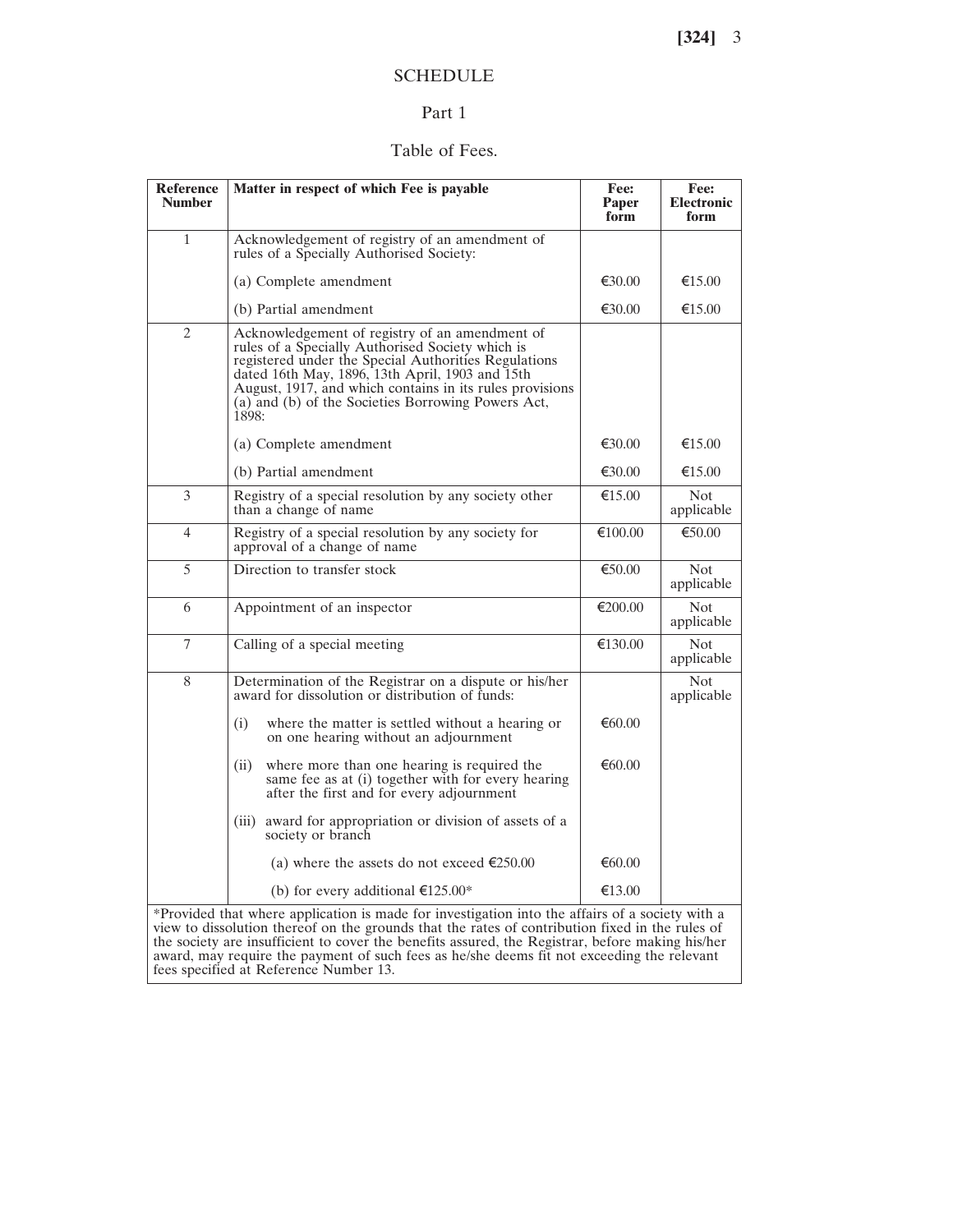## 4 **[324]**

| Reference<br><b>Number</b> | Matter in respect of which Fee is payable                                                                                                                                                                                                                                                                                                                                                                      | Fee:<br>Paper<br>form                                                     | Fee:<br><b>Electronic</b><br>form |
|----------------------------|----------------------------------------------------------------------------------------------------------------------------------------------------------------------------------------------------------------------------------------------------------------------------------------------------------------------------------------------------------------------------------------------------------------|---------------------------------------------------------------------------|-----------------------------------|
| 9                          | Order dispensing with consents and conditions for<br>amalgamation or transfer of engagements:                                                                                                                                                                                                                                                                                                                  |                                                                           | Not<br>applicable                 |
|                            | (i)<br>where the matter is settled without a hearing or<br>on one hearing                                                                                                                                                                                                                                                                                                                                      | €60.00                                                                    |                                   |
|                            | for every hearing after the first and for every<br>(ii)<br>adjournment                                                                                                                                                                                                                                                                                                                                         | € $60.00$                                                                 |                                   |
| 10                         | Filing of notice of change of registered office                                                                                                                                                                                                                                                                                                                                                                | €15.00                                                                    | <b>Nil</b>                        |
| 11                         | Filing of notice of appointment of trustees                                                                                                                                                                                                                                                                                                                                                                    | €30.00                                                                    | Not.<br>applicable                |
| 12                         | Filing of a society's annual return                                                                                                                                                                                                                                                                                                                                                                            | €40.00                                                                    | €20.00                            |
| 13                         | Exemption from valuation of society which<br>periodically divides its funds or in the case of any<br>society where the requirement has been dispensed with<br>pursuant to Section $\hat{28}(5)$ of the Friendly Societies<br>Act, 1896                                                                                                                                                                         | €130.00                                                                   | <b>Not</b><br>applicable          |
| 14                         | Where a society desires its valuation to be carried out<br>by an actuary to be named by the Registrar:<br>If the number of members does not exceed 150<br>If over 150 but not exceeding 250<br>If over 250 but not exceeding 350<br>If over 350 but not exceeding 500<br>If over 500 but not exceeding 700<br>If over 700 but not exceeding 1000<br>For every 500 members or portion thereof exceeding<br>1000 | €190.00<br>€250.00<br>€320.00<br>€380.00<br>€500.00<br>€600.00<br>€120.00 | <b>Not</b><br>applicable          |
| 15                         | Notice of establishment of a branch, or the rules of<br>such branch or any amendment thereto                                                                                                                                                                                                                                                                                                                   | €25.00                                                                    | <b>Not</b><br>applicable          |
| 16                         | Filing of an instrument of dissolution or any<br>amendment thereto                                                                                                                                                                                                                                                                                                                                             | €100.00                                                                   | <b>Not</b><br>applicable          |
| 17                         | Signature or seal of the Registrar to a document not<br>chargeable with any other fee                                                                                                                                                                                                                                                                                                                          | €12.00                                                                    | €12.00                            |
| 18                         | (a) Inspection of a society file                                                                                                                                                                                                                                                                                                                                                                               | € $6.00$                                                                  | <b>Not</b><br>applicable          |
|                            | (b) Copy or extract of any document (in addition to<br>fee for Registrar's signature or seal)                                                                                                                                                                                                                                                                                                                  | €3.00                                                                     | €2.50                             |
| 19                         | Printout of names and addresses of societies                                                                                                                                                                                                                                                                                                                                                                   | €3.50                                                                     | €3.50                             |
|                            |                                                                                                                                                                                                                                                                                                                                                                                                                |                                                                           |                                   |

## Part 2

## *Services for which no fee is payable.*

1. Acknowledgement of registry of any amendment of rules of, all class of societies, other than Specially Authorised Societies, under the Friendly Societies Acts 1896 to 2014.

- 2. Cancellation or suspension of registry of a society.
- 3. Any document or copy document supplied to a public department.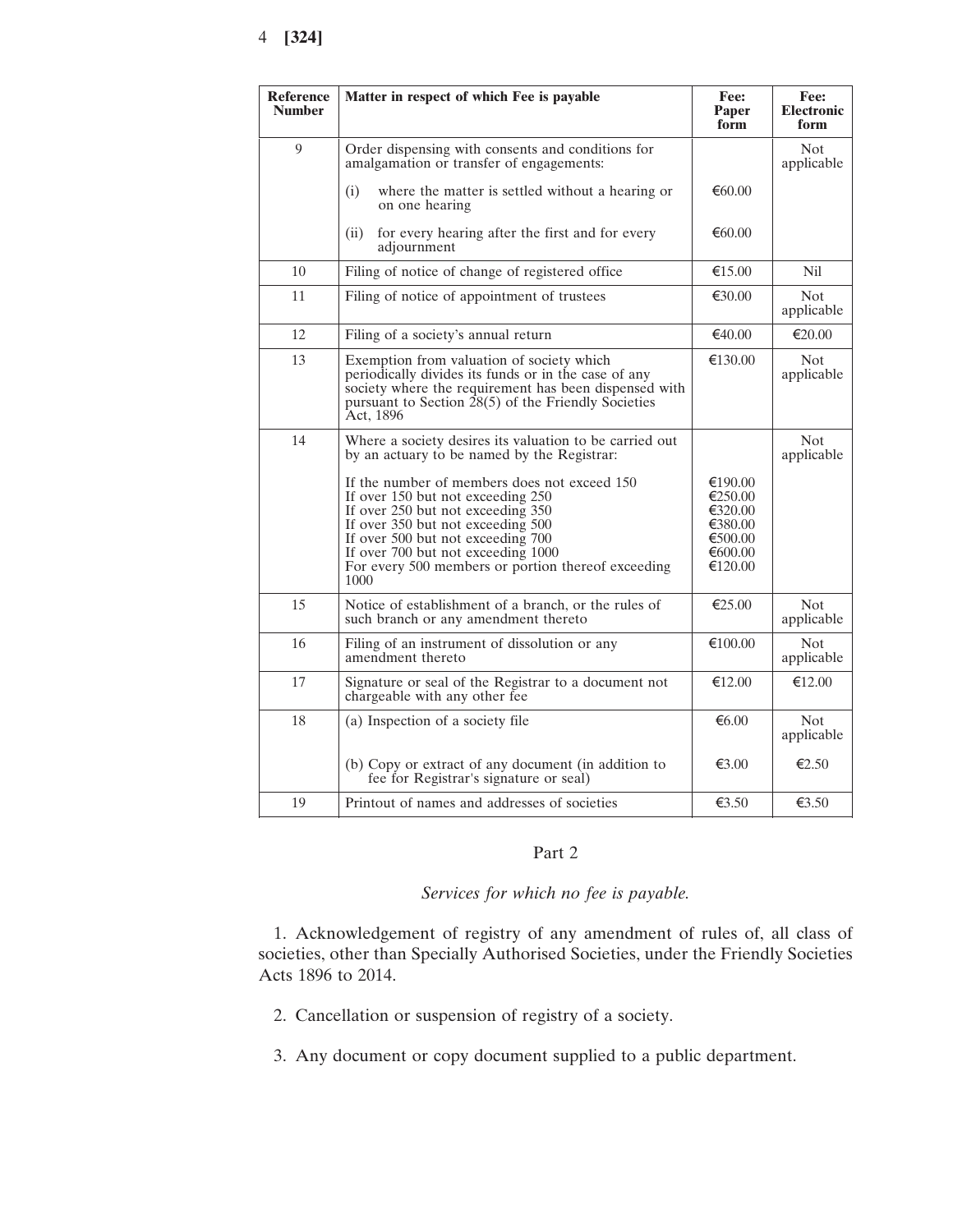4. Any document or copy document in respect of which a fee is otherwise chargeable under the Friendly Societies Acts 1896 to 2014, or under any other Act.

The Minister for Public Expenditure and Reform consents to the making of the foregoing Regulations.



GIVEN under my Official Seal, 3 August 2018.

> PASCAL DONOHOE, Minister for Public Expenditure and Reform.



GIVEN under my Official Seal, 1 August 2018.

> HEATHER HUMPHREYS, Minister for Business Enterprise and Innovation.